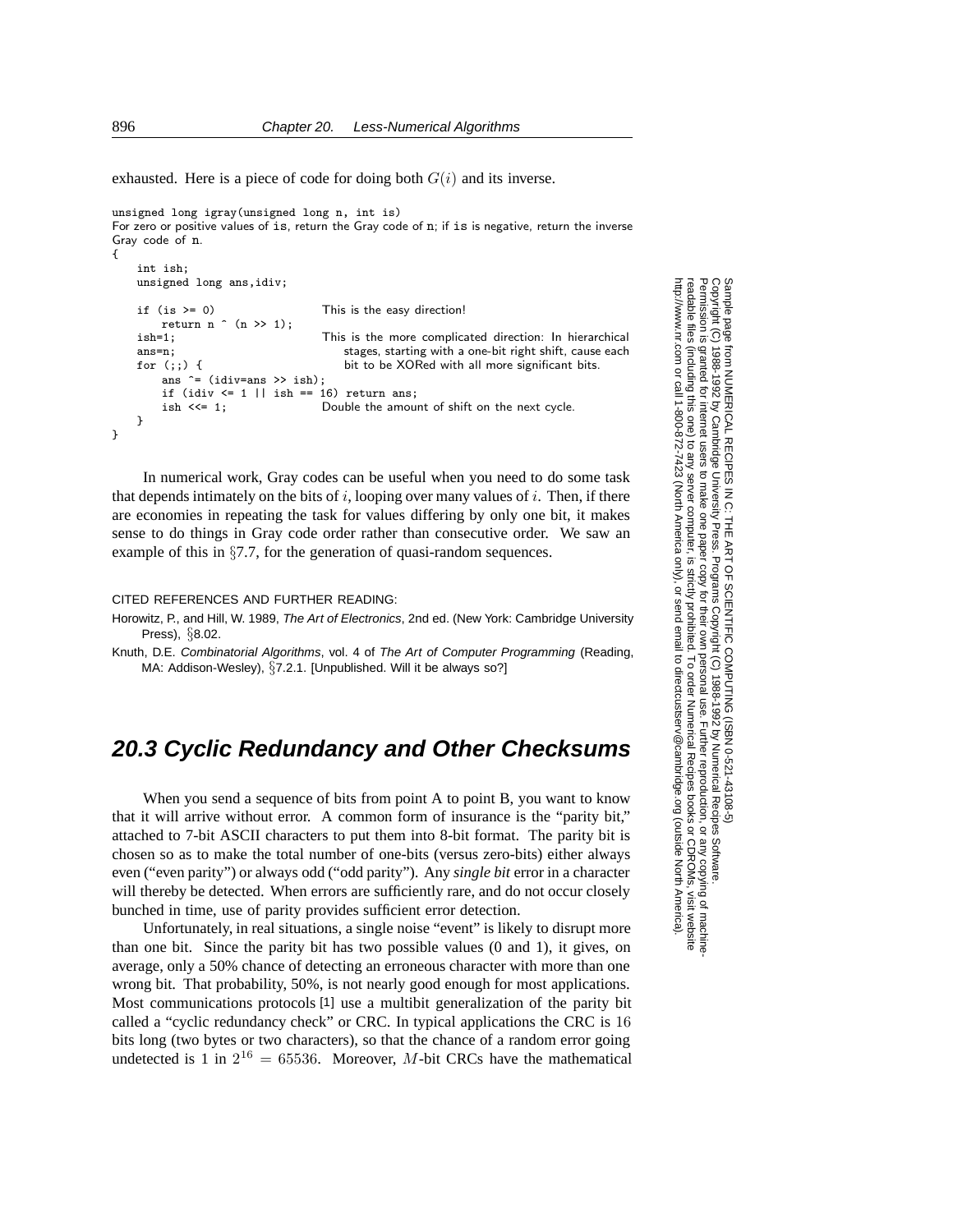property of detecting *all* errors that occur in *M* or fewer *consecutive* bits, for any length of message. (We prove this below.) Since noise in communication channels tends to be "bursty," with short sequences of adjacent bits getting corrupted, this consecutive-bit property is highly desirable.

Normally CRCs lie in the province of communications software experts and chip-level hardware designers — people with bits under their fingernails. However, there are at least two kinds of situations where some understanding of CRCs can be useful to the rest of us. First, we sometimes need to be able to communicate with a lower-level piece of hardware or software that expects a valid CRC as part of its input. For example, it can be convenient to have a program generate XMODEM or Kermit [2] packets directly into the communications line rather than having to store the data in a local file.

Second, in the manipulation of large quantities of (e.g., experimental) data, it is useful to be able to tag aggregates of data (whether numbers, records, lines, or whole files) with a statistically unique "key," its CRC. Aggregates of any size can then be compared for identity by comparing only their short CRC keys. Differing keys imply nonidentical records. Identical keys imply, to high statistical certainty, identical records. If you can't tolerate the very small probability of being wrong, you can do a full comparison of the records when the keys are identical. When there is a possibility of files or data records being inadvertently or irresponsibly modified (for example, by a computer virus), it is useful to have their prior CRCs stored externally on a physically secure medium, like a floppy disk.

Sometimes CRCs can be used to compress data as it is recorded. If identical data records occur frequently, one can keep sorted in memory the CRCs of previously encountered records. A new record is archived in full if its CRC is different, otherwise only a pointer to a previous record need be archived. In this application one might desire a 4- or 8-byte CRC, to make the odds of mistakenly discarding a different data record be tolerably small; or, if previous records can be randomly accessed, a full comparison can be made to decide whether records with identical CRCs are in fact identical.

Now let us briefly discuss the theory of CRCs. After that, we will give implementations of various (related) CRCs that are used by the official or de facto standard protocols [1-3] listed in the accompanying table.

The mathematics underlying CRCs is "polynomials over the integers modulo 2." Any binary message can be thought of as a polynomial with coefficients 0 and 1. For example, the message "1100001101" is the polynomial  $x^9 + x^8 + x^3 + x^2 + 1$ . Since 0 and 1 are the only integers modulo 2, a power of  $x$  in the polynomial is either present (1) or absent (0). A polynomial over the integers modulo 2 may be irreducible, meaning that it can't be factored. A subset of the irreducible polynomials are the "primitive" polynomials. These generate maximum length sequences when used in shift registers, as described in §7.4. The polynomial  $x^2 + 1$  is not irreducible:  $x^2+1 = (x+1)(x+1)$ , so it is also not primitive. The polynomial  $x^4+x^3+x^2+x+1$ is irreducible, but it turns out not to be primitive. The polynomial  $x^4 + x + 1$  is both irreducible and primitive.

An *M*-bit long CRC is based on a primitive polynomial of degree *M*, called the generator polynomial. Alternatively, the generator is chosen to be a primitive polynomial times  $(1 + x)$  (this finds all parity errors). For 16-bit CRC's, the CCITT (Comité Consultatif International Télégraphique et Téléphonique) has anointed the http://www.nr.com or call 1-800-872-7423 (North America only),

Permission is granted for internet users to make one paper copy for their own personal use. Further reproduction, or any copyin Copyright (C) 1988-1992 by Cambridge University Press.Programs Copyright (C) 1988-1992 by Numerical Recipes Software. Sample page from NUMERICAL RECIPES IN C: THE ART OF SCIENTIFIC COMPUTING (ISBN 0-521-43108-5) g of machinereadable files (including this one) to any servercomputer, is strictly prohibited. To order Numerical Recipes booksor CDROMs, visit website or send email to directcustserv@cambridge.org (outside North America).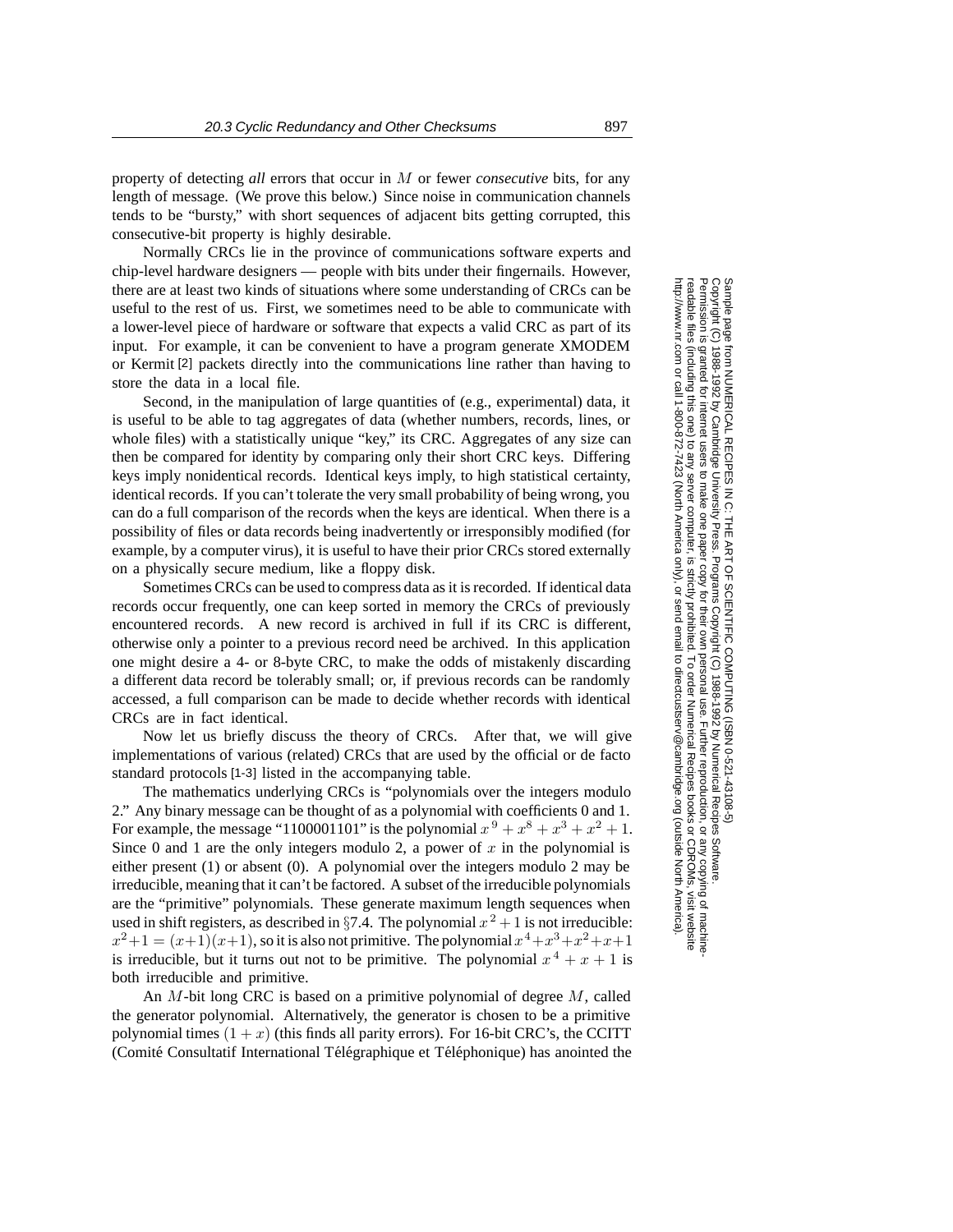| <b>Conventions and Test Values for Various CRC Protocols</b> |                                                                                                                                                                                                                                                                              |      |                  |                               |                          |            |
|--------------------------------------------------------------|------------------------------------------------------------------------------------------------------------------------------------------------------------------------------------------------------------------------------------------------------------------------------|------|------------------|-------------------------------|--------------------------|------------|
|                                                              | icrc                                                                                                                                                                                                                                                                         | args |                  | Test Values $(C_2C_1$ in hex) | Packet                   |            |
| Protocol                                                     | jinit                                                                                                                                                                                                                                                                        | jrev | Т                | CatMouse987654321             | Format                   | <b>CRC</b> |
| XMODEM                                                       | $\Omega$                                                                                                                                                                                                                                                                     | 1    | 1A71             | E556                          | $S_1S_2\ldots S_NC_2C_1$ | $\Omega$   |
| X.25                                                         | 255                                                                                                                                                                                                                                                                          | $-1$ | 1B <sub>26</sub> | F56E                          | $S_1S_2\ldots S_NC_1C_2$ | F0B8       |
| $(no \ name)$                                                | 255                                                                                                                                                                                                                                                                          | $-1$ | 1B <sub>26</sub> | F56E                          | $S_1S_2\ldots S_NC_1C_2$ | $\Omega$   |
| SDLC (IBM)                                                   | same as X.25                                                                                                                                                                                                                                                                 |      |                  |                               |                          |            |
| HDLC (ISO)                                                   | same as X.25                                                                                                                                                                                                                                                                 |      |                  |                               |                          |            |
| CRC-CCITT                                                    | $\Omega$                                                                                                                                                                                                                                                                     | $-1$ | 14A1             | C28D                          | $S_1S_2\ldots S_NC_1C_2$ | $\Omega$   |
| $(no \ name)$                                                | $\Omega$                                                                                                                                                                                                                                                                     | $-1$ | 14A1             | C <sub>2</sub> 8D             | $S_1S_2\ldots S_NC_1C_2$ | F0B8       |
| Kermit                                                       | same as CRC-CCITT                                                                                                                                                                                                                                                            |      |                  |                               | see Notes                |            |
| Notes:                                                       | Overbar denotes bit complement. $S_1 \dots S_N$ are character data. $C_1$ is CRC's least<br>significant 8 bits, $C_2$ is its most significant 8 bits, so $CRC = 256 C_2 + C_1$ (shown<br>in hex). Kermit (block check level 3) sends the CRC as 3 printable ASCII characters |      |                  |                               |                          |            |
|                                                              | (sends value $+32$ ). These contain, respectively, 4 most significant bits, 6 middle bits,                                                                                                                                                                                   |      |                  |                               |                          |            |

"CCITT polynomial," which is  $x^{16} + x^{12} + x^5 + 1$ . This polynomial is used by all of the protocols listed in the table. Another common choice is the "CRC-16" polynomial  $x^{16} + x^{15} + x^2 + 1$ , which is used for EBCDIC messages in IBM's BISYNCH [1]. A common 12-bit choice, "CRC-12," is  $x^{12} + x^{11} + x^3 + x + 1$ . A common 32-bit choice, "AUTODIN-II," is  $x^{32} + x^{26} + x^{23} + x^{22} + x^{16} + x^{12} + x^{11} + x^{10} + x^8$  $x^7 + x^5 + x^4 + x^2 + x + 1$ . For a table of some other primitive polynomials, see §7.4.

6 least significant bits.

Given the generator polynomial *G* of degree *M* (which can be written either in polynomial form or as a bit-string, e.g., 10001000000100001 for CCITT), here is how you compute the CRC for a sequence of bits *S*: First, multiply *S* by  $x^M$ , that is, append *M* zero bits to it. Second divide — by long division — *G* into  $Sx^M$ . Keep in mind that the subtractions in the long division are done modulo 2, so that there are never any "borrows": Modulo 2 subtraction is the same as logical exclusive-or (XOR). Third, ignore the quotient you get. Fourth, when you eventually get to a remainder, it is the CRC, call it *C*. *C* will be a polynomial of degree  $M - 1$  or less, otherwise you would not have finished the long division. Therefore, in bit string form, it has *M* bits, which may include leading zeros. (*C* might even be all zeros, see below.) See [3] for a worked example.

If you work through the above steps in an example, you will see that most of what you write down in the long-division tableau is superfluous. You are actually just left-shifting sequential bits of *S*, from the right, into an *M*-bit register. Every time a 1 bit gets shifted off the left end of this register, you zap the register by an XOR with the *M* low order bits of *G* (that is, all the bits of *G* except its leading 1). When a 0 bit is shifted off the left end you don't zap the register. When the last bit that was originally part of *S* gets shifted off the left end of the register, what remains is the CRC.

You can immediately recognize how efficiently this procedure can be implemented in hardware. It requires only a shift register with a few hard-wired XOR taps into it. That is how CRCs are computed in communications devices, by a single

Copyright (C) 1988-1992 by Cambridge University Press.Sample page from NUMERICAL RECIPES IN C: THE ART OF SCIENTIFIC COMPUTING (ISBN 0-521-43108-5) http://www.nr.com or call 1-800-872-7423 (North America only),readable files (including this one) to any serverPermission is granted for internet users to make one paper copy for their own personal use. Further reproduction, or any copyin Sample page from NUMERICAL RECIPES IN C: THE ART OF SCIENTIFIC COMPUTING (ISBN 0-521-43108-5)<br>Copyright (C) 1988-1992 by Cambridge University Press. Programs Copyright (C) 1988-1992 by Numerical Recipes Software. Permission is computer, is strictly prohibited. To order Numerical Recipes booksPrograms Copyright (C) 1988-1992 by Numerical Recipes Software. or send email to directcustserv@cambridge.org (outside North America). or CDROMs, visit website g of machine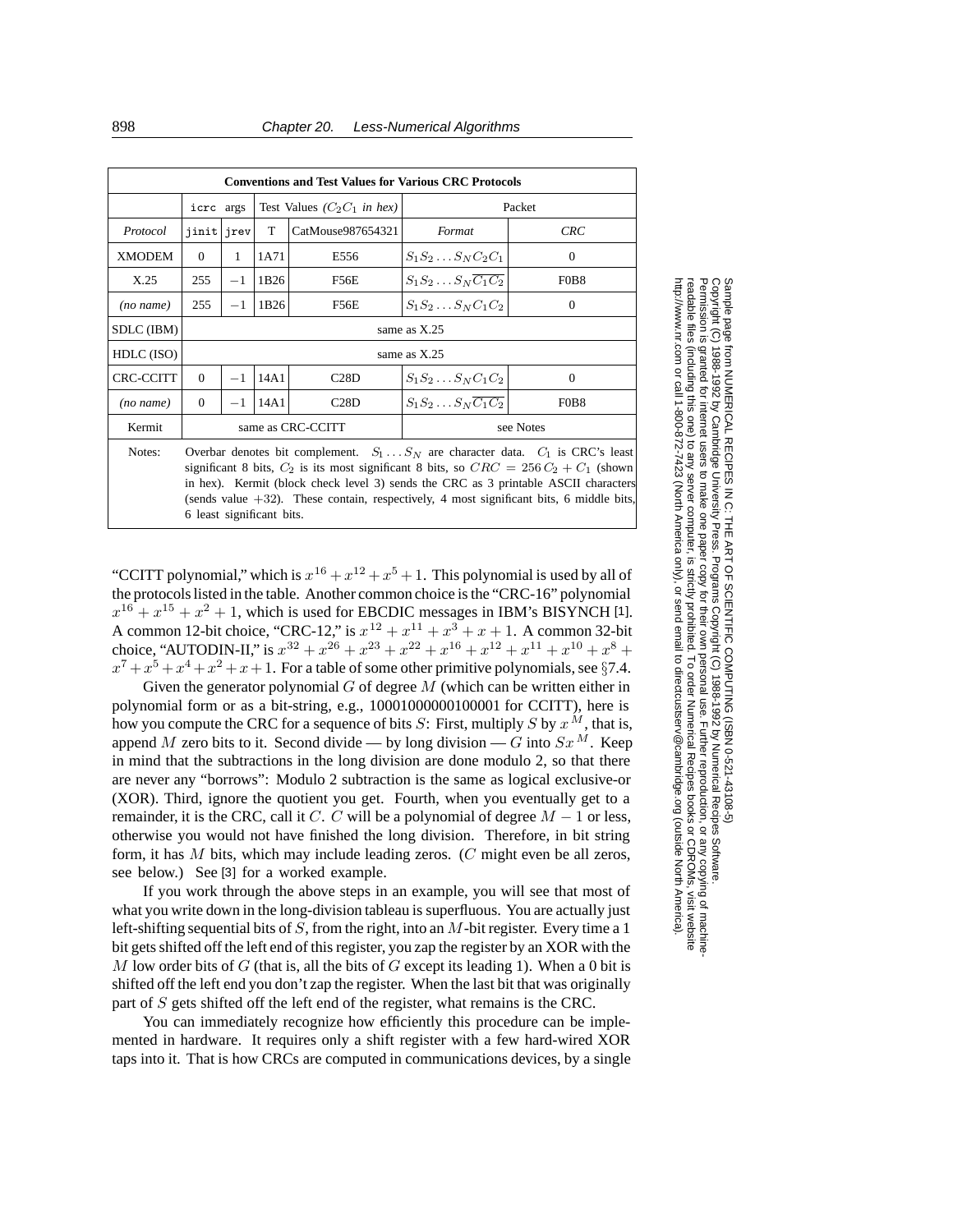chip (or small part of one). In software, the implementation is not so elegant, since bit-shifting is not generally very efficient. One therefore typically finds (as in our implementation below) table-driven routines that pre-calculate the result of a bunch of shifts and XORs, say for each of 256 possible 8-bit inputs [4].

We can now see how the CRC gets its ability to detect all errors in *M* consecutive bits. Suppose two messages, *S* and *T* , differ only within a frame of *M* bits. Then their CRCs differ by an amount that is the remainder when *G* is divided into  $(S - T)x^M \equiv D$ . Now *D* has the form of leading zeros (which can be ignored), followed by some 1's in an *M*-bit frame, followed by trailing zeros (which are just multiplicative factors of *x*):  $D = x^n F$  where *F* is a polynomial of degree at most *M* − 1 and *n* > 0. Since *G* is always primitive or primitive times  $(1 + x)$ , it is not divisible by *x*. So *G* cannot divide *D*. Therefore *S* and *T* must have different CRCs.

In most protocols, a transmitted block of data consists of some *N* data bits, directly followed by the *M* bits of their CRC (or the CRC XORed with a constant, see below). There are two equivalent ways of validating a block at the receiving end. Most obviously, the receiver can compute the CRC of the data bits, and compare it to the transmitted CRC bits. Less obviously, but more elegantly, the receiver can simply compute the CRC of the total block, with  $N + M$  bits, and verify that a result of zero is obtained. Proof: The total block is the polynomial  $Sx^M + C$  (data left-shifted to make room for the CRC bits). The definition of *C* is that  $Sx^m = QG + C$ , where *Q* is the discarded quotient. But then  $Sx^M + C = QG + C + C = QG$  (remember modulo 2), which is a perfect multiple of *G*. It remains a multiple of *G* when it gets multiplied by an additional  $x^M$  on the receiving end, so it has a zero CRC, q.e.d.

A couple of small variations on the basic procedure need to be mentioned [1,3]: First, when the CRC is computed, the *M*-bit register need not be initialized to zero. Initializing it to some other *M*-bit value (e.g., all 1's) in effect prefaces all blocks by a phantom message that would have given the initialization value as its remainder. It is advantageous to do this, since the CRC described thus far otherwise cannot detect the addition or removal of any number of initial zero bits. (Loss of an initial bit, or insertion of zero bits, are common "clocking errors.") Second, one can add (XOR) any *M*-bit constant *K* to the CRC before it is transmitted. This constant can either be XORed away at the receiving end, or else it just changes the expected CRC of the whole block by a known amount, namely the remainder of dividing *G* into  $Kx^M$ . The constant K is frequently "all bits," changing the CRC into its ones complement. This has the advantage of detecting another kind of error that the CRC would otherwise not find: deletion of an initial 1 bit in the message with spurious insertion of a 1 bit at the end of the block.

The accompanying function icrc implements the above CRC calculation, including the possibility of the mentioned variations. Input to the function is a pointer to an array of characters, and the length of that array. icrc has two "switch" arguments that specify variations in the CRC calculation. A zero or positive value of jinit causes the 16-bit register to have each byte initialized with the value jinit. A negative value of jrev causes each input character to be interpreted as its bit-reverse image, and a similar bit reversal to be done on the output CRC. You do not have to understand this; just use the values of jinit and jrev specified in the table. (If you *insist* on knowing, the explanation is that serial data ports send characters *least-significant bit first* (!), and many protocols shift bits into the CRC register in exactly the order received.) The table shows how to construct a block

Permission is granted for internet users to make one paper copy for their own personal use. Further reproduction, or any copyin Copyright (C) 1988-1992 by Cambridge University Press.Programs Copyright (C) 1988-1992 by Numerical Recipes Software. Sample page from NUMERICAL RECIPES IN C: THE ART OF SCIENTIFIC COMPUTING (ISBN 0-521-43108-5) g of machinereadable files (including this one) to any servercomputer, is strictly prohibited. To order Numerical Recipes booksor CDROMs, visit website http://www.nr.com or call 1-800-872-7423 (North America only),or send email to directcustserv@cambridge.org (outside North America).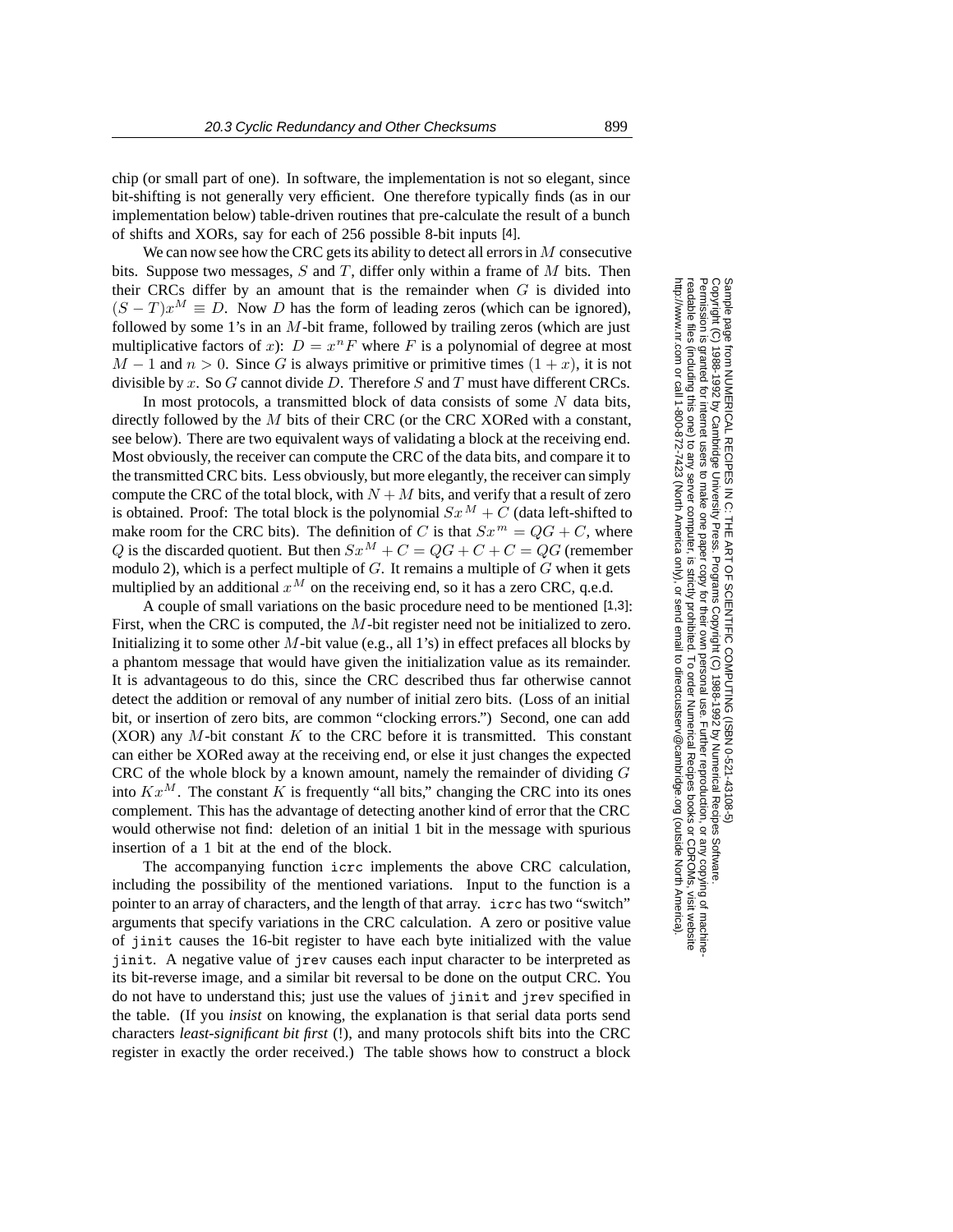of characters from the input array and output CRC of icrc. You should not need to do any additional bit-reversal outside of icrc.

The switch jinit has one additional use: When negative it causes the input value of the array crc to be used as initialization of the register. If you set crc to the result of the last call to icrc, this in effect appends the current input array to that of the previous call or calls. Use this feature, for example, to build up the CRC of a whole file a line at a time, without keeping the whole file in memory.

The routine icrc is loosely based on the function in [4]. Here is how to understand its operation: First look at the function icrc1. This incorporates one input character into a 16-bit CRC register. The only trick used is that character bits are XORed into the most significant bits, eight at a time, instead of being fed into the least significant bit, one bit at a time, at the time of the register shift. This works because XOR is associative and commutative — we can feed in character bits *any* time before they will determine whether to zap with the generator polynomial. (The decimal constant 4129 has the generator's bits in it.)

unsigned short icrc1(unsigned short crc, unsigned char onech)

Given a remainder up to now, return the new CRC after one character is added. This routine is functionally equivalent to  $irc($ ,,1,-1,1), but slower. It is used by icrc to initialize its table.

```
{
    int i;
    unsigned short ans=(crc \hat{ } onech \lt\lt 8);
    for (i=0;i<8;i++) { Here is where 8 one-bit shifts, and some XORs with the
        if (ans & 0x8000) generator polynomial, are done.
            ans = {\text{Ans} \leq 1} ^ 4129;
        else
            ans <<= 1;
    }
    return ans;
}
```
Now look at icrc. There are two parts to understand, how it builds a table when it initializes, and how it uses that table later on. Go back to thinking about a character's bits being shifted into the CRC register from the least significant end. The key observation is that while 8 bits are being shifted into the register's low end, all the generator zapping is being determined by the bits already in the high end. Since XOR is commutative and associative, all we need is a table of the result of all this zapping, for each of 256 possible high-bit configurations. Then we can play catch-up and XOR an input character into the result of a lookup into this table. The only other content to icrc is the construction at initialization time of an 8-bit bit-reverse table from the 4-bit table stored in it, and the logic associated with doing the bit reversals. References [4-6] give further details on table-driven CRC computations.

```
typedef unsigned char uchar;
#define LOBYTE(x) ((uchar)((x) & 0xFF))
#define HIBYTE(x) ((uchar)((x) >> 8))
```
unsigned short icrc(unsigned short crc, unsigned char \*bufptr,

unsigned long len, short jinit, int jrev)

Computes a 16-bit Cyclic Redundancy Check for a byte array bufptr[1..len], using any of several conventions as determined by the settings of jinit and jrev (see accompanying

Sample page 1<br>Copyright (C)<br>Permission is Copyright (C) 1988-1992 by Cambridge University Press.Sample page from NUMERICAL RECIPES IN C: THE ART OF SCIENTIFIC COMPUTING (ISBN 0-521-43108-5) http://www.nr.com or call 1-800-872-7423 (North America only),readable files (including this one) to any serverPermission is granted for internet users to make one paper copy for their own personal use. Further reproduction, or any copyin 1988-1992 by Cambridge **IFTHE CONFINITY OF RECIPES IN C. THE** University Press. Programs computer, is strictly prohibited. To order Numerical Recipes booksART OF Programs Copyright (C) 1988-1992 by Numerical Recipes Software. SCIENTIFIC COMPUTING or send email to directcustserv@cambridge.org (outside North America). Copyright (C) rPUTING (ISBN 0-521-43108-5)<br>11988-1992 by Numerical Recipes or CDROMs, visit website Software g of machine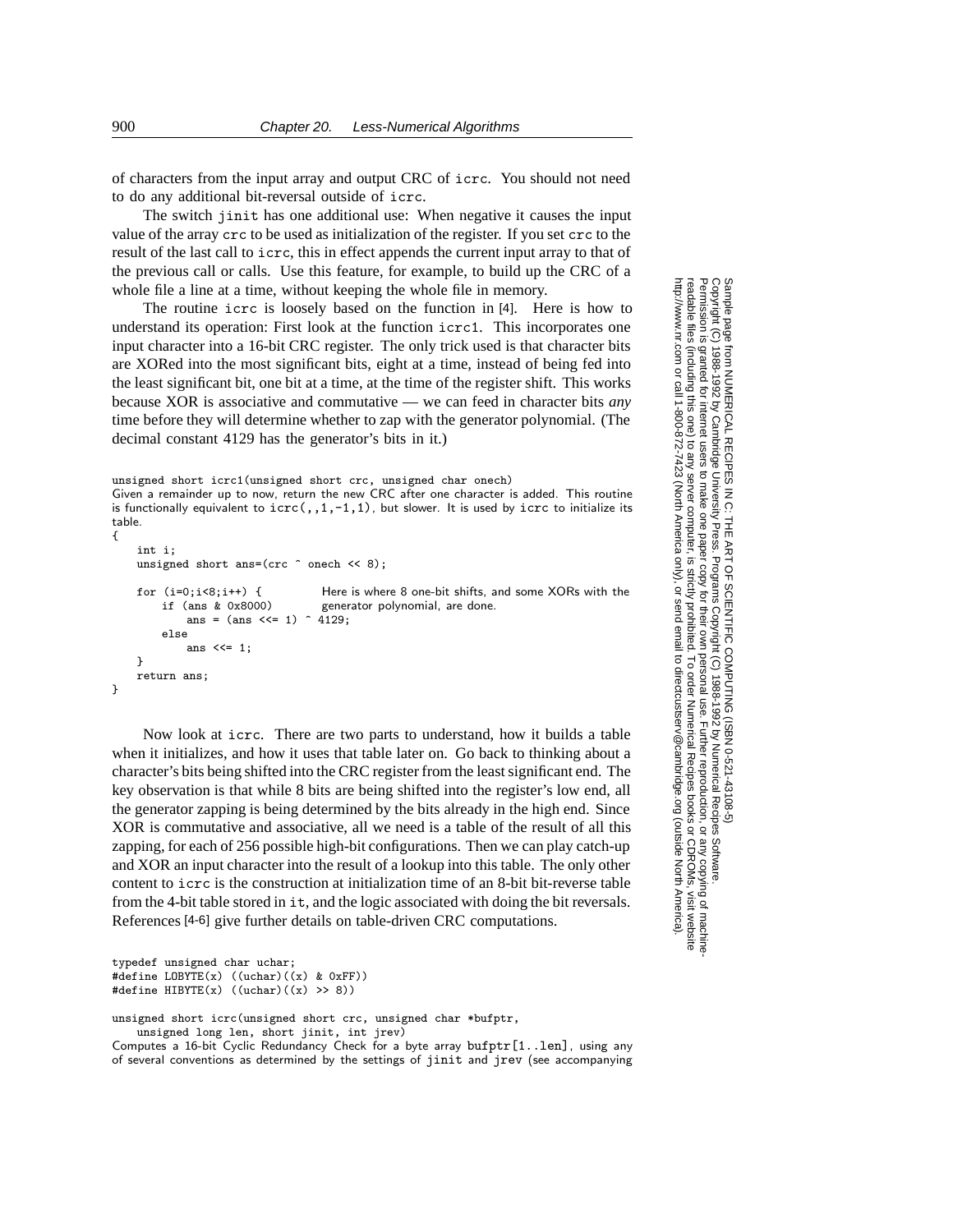table). If jinit is negative, then crc is used on input to initialize the remainder register, in effect (for crc set to the last returned value) concatenating bufptr to the previous call. {

```
unsigned short icrc1(unsigned short crc, unsigned char onech);
static unsigned short icrctb[256],init=0;
static uchar rchr[256];
unsigned short j,cword=crc;
static uchar it[16]={0,8,4,12,2,10,6,14,1,9,5,13,3,11,7,15};
Table of 4-bit bit-reverses.
if (!init) { Do we need to initialize tables?
    init=1;
    for (j=0;j<=255;j++) {
    The two tables are: CRCs of all characters, and bit-reverses of all characters.
        icrctb[j]=icrc1(j \ll 8,(uchar)0);rchr[j] = (uchar)(it[j & 0xF] < 4 | it[j > 4]);}
}
if (jinit >= 0) cword=((uchar) jinit) | (((uchar) jinit) << 8);
Initialize the remainder register.
else if (jrev < 0) cword=rchr[HIBYTE(cword)] | rchr[LOBYTE(cword)] << 8;
If not initializing, do we reverse the register?
for (j=1;j<=len;j++) Main loop over the characters in the array.
    cword=icrctb[(jrev < 0 ? rchr[bufptr[j]] :
       bufptr[j]) \hat{ } HIBYTE(cword)] \hat{ } LOBYTE(cword) << 8;
return (jrev >= 0 ? cword : rchr[HIBYTE(cword)] | rchr[LOBYTE(cword)] << 8);
Do we need to reverse the output?
```
What if you need a 32-bit checksum? For a true 32-bit CRC, you will need to rewrite the routines given to work with a longer generating polynomial. For example,  $x^{32} + x^7 + x^5 + x^3 + x^2 + x + 1$  is primitive modulo 2, and has nonleading, nonzero bits only in its least significant byte (which makes for some simplification). The idea of table lookup on only the most significant byte of the CRC register goes through unchanged.

If you do not care about the *M*-consecutive bit property of the checksum, but rather only need a statistically random 32 bits, then you can use icrc as given here: Call it once with jrev = 1 to get 16 bits, and *again* with jrev =  $-1$  to get another 16 bits. The internal bit reversals make these two 16-bit CRCs in effect totally independent of each other.

## **Other Kinds of Checksums**

}

Quite different from CRCs are the various techniques used to append a decimal "check digit" to numbers that are handled by human beings (e.g., typed into a computer). Check digits need to be proof against the kinds of highly structured errors that humans tend to make, such as transposing consecutive digits. Wagner and Putter [7] give an interesting introduction to this subject, including specific algorithms.

Checksums now in widespread use vary from fair to poor. The 10-digit ISBN (International Standard Book Number) that you find on most books, including this one, uses the check equation

$$
10d_1 + 9d_2 + 8d_3 + \dots + 2d_9 + d_{10} = 0 \pmod{11} \tag{20.3.1}
$$

where  $d_{10}$  is the right-hand check digit. The character "X" is used to represent a check digit value of 10. Another popular scheme is the so-called "IBM check," often

Sample page f<br>Copyright (C)<br>Permission is <sub>!</sub><br>readable files **!** Copyright (C) 1988-1992 by Cambridge University Press.Sample page from NUMERICAL RECIPES IN C: THE ART OF SCIENTIFIC COMPUTING (ISBN 0-521-43108-5) http://www.nr.com or call 1-800-872-7423 (North America only),readable files (including this one) to any serverPermission is granted for internet users to make one paper copy for their own personal use. Further reproduction, or any copyin http://www.nr.com computer, is strictly prohibited. To order Numerical Recipes booksPrograms Copyright (C) 1988-1992 by Numerical Recipes Software. or send email to directcustserv@cambridge.org (outside North America). or CDROMs, visit website g of machine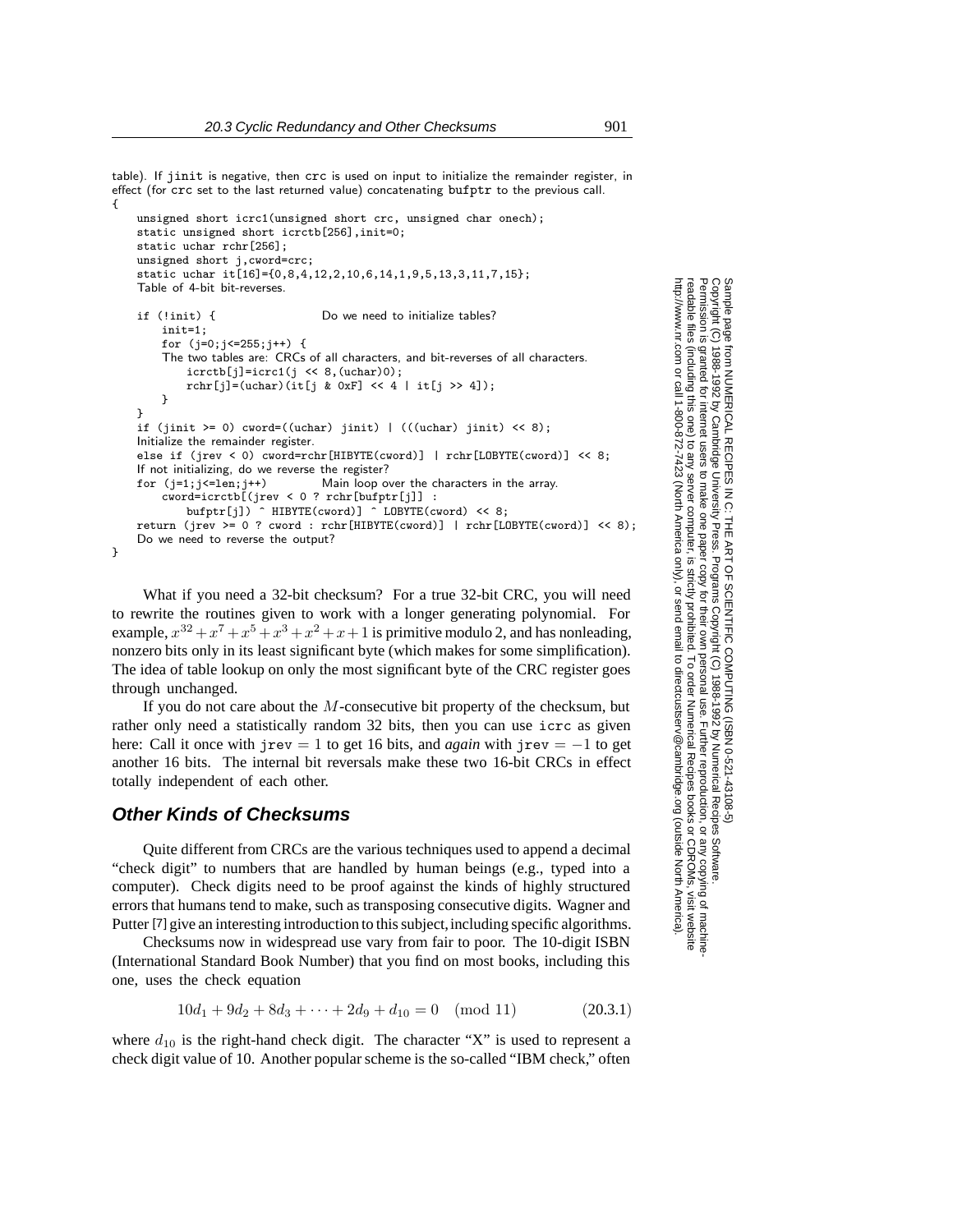used for account numbers (including, e.g., MasterCard). Here, the check equation is

$$
2\#d_1 + d_2 + 2\#d_3 + d_4 + \dots = 0 \pmod{10} \tag{20.3.2}
$$

where 2#*d* means, "multiply *d* by two and add the resulting decimal digits." United States banks code checks with a 9-digit processing number whose check equation is

$$
3a_1 + 7a_2 + a_3 + 3a_4 + 7a_5 + a_6 + 3a_7 + 7a_8 + a_9 = 0 \pmod{10} \quad (20.3.3)
$$

The bar code put on many envelopes by the U.S. Postal Service is decoded by removing the single tall marker bars at each end, and breaking the remaining bars into 6 or 10 groups of five. In each group the five bars signify (from left to right) the values 7,4,2,1,0. Exactly two of them will be tall. Their sum is the represented digit, except that zero is represented as  $7+4$ . The 5- or 9-digit Zip Code is followed by a check digit, with the check equation

$$
\sum d_i = 0 \pmod{10} \tag{20.3.4}
$$

None of these schemes is close to optimal. An elegant scheme due to Verhoeff is described in [7]. The underlying idea is to use the ten-element *dihedral group*  $D_5$ , which corresponds to the symmetries of a pentagon, instead of the cyclic group of the integers modulo 10. The check equation is

$$
a_1 * f(a_2) * f^2(a_3) * \dots * f^{n-1}(a_n) = 0
$$
\n(20.3.5)

where  $*$  is (noncommutative) multiplication in  $D_5$ , and  $f^i$  denotes the *i*th iteration of a certain fixed permutation. Verhoeff's method finds *all* single errors in a string, and *all* adjacent transpositions. It also finds about 95% of twin errors ( $aa \rightarrow bb$ ), jump transpositions ( $acb \rightarrow bca$ ), and jump twin errors ( $aca \rightarrow bcb$ ). Here is an implementation:

int decchk(char string[], int n, char \*ch)

Decimal check digit computation or verification. Returns as ch a check digit for appending to string  $[1..n]$ , that is, for storing into string  $[n+1]$ . In this mode, ignore the returned boolean (integer) value. If  $string[1..n]$  already ends with a check digit ( $string[n]$ ), returns the function value true (1) if the check digit is valid, otherwise false (0). In this mode, ignore the returned value of ch. Note that string and ch contain ASCII characters corresponding to the digits 0-9, *not* byte values in that range. Other ASCII characters are allowed in string, and are ignored in calculating the check digit. {

```
char c;
int j,k=0,m=0;
static int ip[10][8]={0,1,5,8,9,4,2,7,1,5, 8,9,4,2,7,0,2,7,0,1,
   5,8,9,4,3,6,3,6,3,6, 3,6,4,2,7,0,1,5,8,9, 5,8,9,4,2,7,0,1,6,3,
   6,3,6,3,6,3,7,0,1,5, 8,9,4,2,8,9,4,2,7,0, 1,5,9,4,2,7,0,1,5,8};
static int ij[10][10]={0,1,2,3,4,5,6,7,8,9, 1,2,3,4,0,6,7,8,9,5,
   2,3,4,0,1,7,8,9,5,6, 3,4,0,1,2,8,9,5,6,7, 4,0,1,2,3,9,5,6,7,8,
   5,9,8,7,6,0,4,3,2,1, 6,5,9,8,7,1,0,4,3,2, 7,6,5,9,8,2,1,0,4,3,
   8,7,6,5,9,3,2,1,0,4, 9,8,7,6,5,4,3,2,1,0};
   Group multiplication and permutation tables.
```

```
for (j=0;j<n;j++) { Look at successive characters.
    c=string[j];<br>if (c >= 48 && c <= 57)
                                       Ignore everything except digits.
```
Permission is granted for internet users to make one paper copy for their own personal use. Further reproduction, or any copyin Copyright (C) 1988-1992 by Cambridge University Press.Programs Copyright (C) 1988-1992 by Numerical Recipes Software. Sample page from NUMERICAL RECIPES IN C: THE ART OF SCIENTIFIC COMPUTING (ISBN 0-521-43108-5) g of machinereadable files (including this one) to any servercomputer, is strictly prohibited. To order Numerical Recipes booksor CDROMs, visit website http://www.nr.com or call 1-800-872-7423 (North America only),or send email to directcustserv@cambridge.org (outside North America).